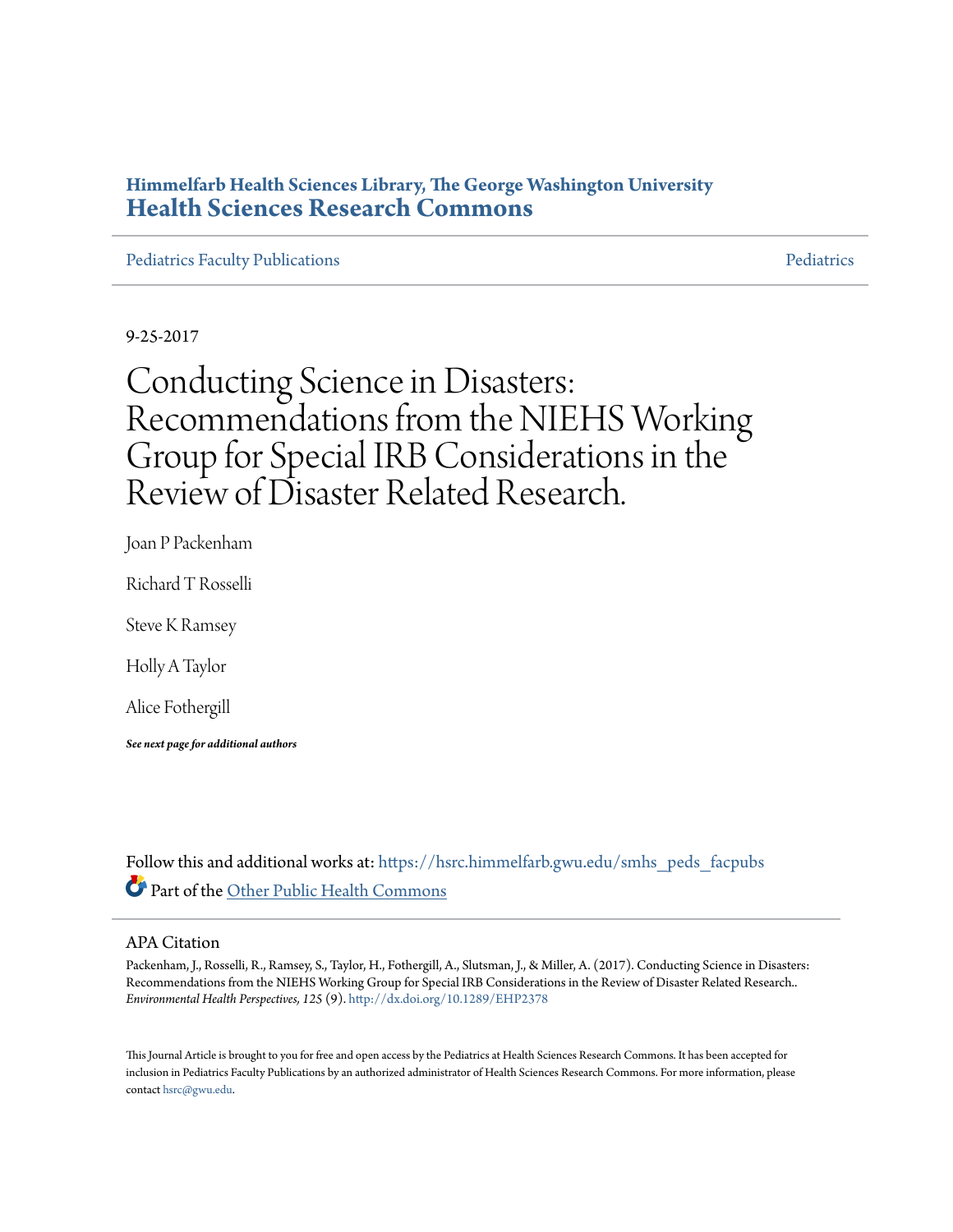#### **Authors**

Joan P Packenham, Richard T Rosselli, Steve K Ramsey, Holly A Taylor, Alice Fothergill, Julia Slutsman, and Aubrey Miller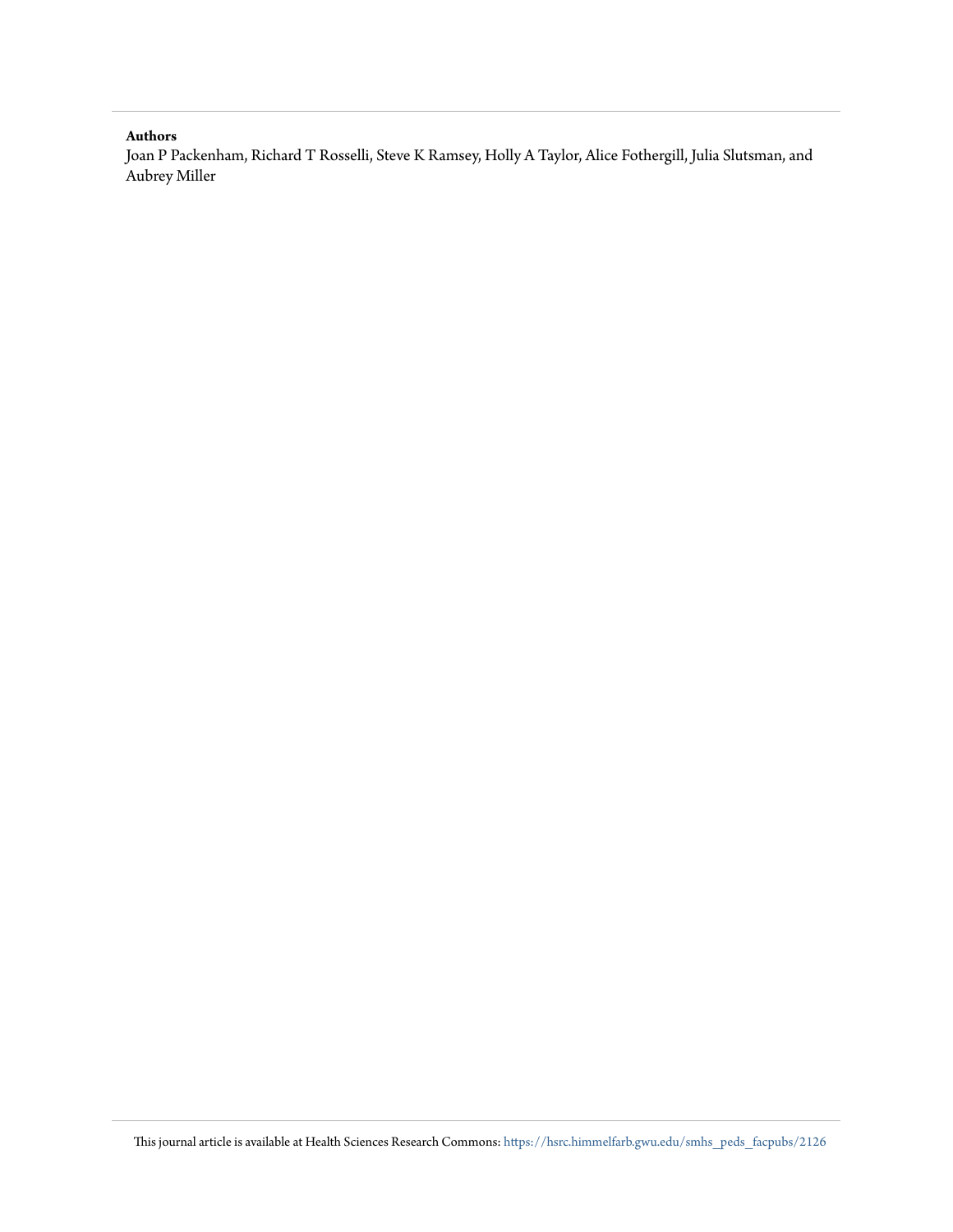## Conducting Science in Disasters: Recommendations from the NIEHS Working Group for Special IRB Considerations in the Review of Disaster Related Research

Joan P. Packenham,<sup>1</sup> Richard T. Rosselli,<sup>2</sup> Steve K. Ramsey,<sup>2</sup> Holly A. Taylor,<sup>3,4</sup> Alice Fothergill,<sup>5</sup> Julia Slutsman,<sup>6,7\*</sup> and Aubrey Miller8

<sup>1</sup>Clinical Research Branch, National Institute of Environmental Health Sciences (NIEHS), National Institutes of Health (NIH), Department of Health and Human Services (DHHS), Research Triangle Park, North Carolina, USA

2 Social & Scientific Systems, Inc., Durham, North Carolina, USA

3 Department of Health Policy and Management, Johns Hopkins Bloomberg School of Public Health, Baltimore, Maryland, USA

4 Johns Hopkins Berman Institute of Bioethics, Baltimore, Maryland, USA

5 Department of Sociology, University of Vermont, Burlington, Vermont, USA

<sup>6</sup> Office of Research Regulatory Affairs, Children's National Medical Center, Silver Spring, Maryland, USA 7<br><sup>7</sup> Department of Pediatrics, George Washinston University, School of Medicine and Health Sciences, Washi

<sup>7</sup>Department of Pediatrics, George Washington University, School of Medicine and Health Sciences, Washington, DC, USA

<sup>8</sup>Office of the Director, NIEHS, NIH, DHHS, Research Triangle Park, North Carolina, USA

SUMMARY: Research involving human subjects after public health emergencies and disasters may pose ethical challenges. These challenges may include concerns about the vulnerability of prospective disaster research participants, increased research burden among disaster survivors approached by multiple research teams, and potentially reduced standards in the ethical review of research by institutional review boards (IRBs) due to the rush to enter the disaster field. The NIEHS Best Practices Working Group for Special IRB Considerations in the Review of Disaster Related Research was formed to identify and address ethical and regulatory challenges associated with the review of disaster research. The working group consists of a diverse collection of disaster research stakeholders across a broad spectrum of disciplines. The working group convened in July 2016 to identify recommendations that are instrumental in preparing IRBs to review protocols related to public health emergencies and disasters. The meeting included formative didactic presentations and facilitated breakout discussions using disaster-related case studies. Major thematic elements from these discussions were collected and documented into 15 working group recommendations, summarized in this article, that address topics such as IRB disaster preparedness activities, informed consent, vulnerable populations, confidentiality, participant burden, disaster research response integration and training, IRB roles/responsibilities, community engagement, and dissemination of disaster research results. <https://doi.org/10.1289/EHP2378>

#### Introduction

Public health emergencies and disaster events have challenged the world's preparedness and response capabilities for decades [\(Figure 1](#page-3-0)). Since the attack on the World Trade Center in 2001, U.S. government agencies have redoubled their efforts to strengthen national preparedness, response, and recovery. With this national multiagency effort and continued exposure to new public health emergencies and disasters, the field of disaster research has evolved and has become commonplace in the post-disaster setting.

From a government agency perspective, disaster research is the study of individual, community and organizational preparedness, response, and recovery from a broad range of disaster types. Disaster research is essential to understanding how to prepare for and respond to catastrophic events such as hurricanes, earthquakes, disease outbreaks and pandemics, hazardous material spills, and large-scale acts of terrorism, as well as understanding their impact on human health.

A unique feature of most disaster studies is the urgency of initiating data collection soon after the event to capture ephemeral baseline data that may be lost or subject to recall bias if collected later. Although the value of well-designed research studies in the immediate aftermath of disasters is recognized, there remain significant challenges that must be addressed to facilitate their administration. Some key challenges include time pressures related to the development of protocols and study materials, acquisition of rapid funding to support research work, concerns of the study team interfering with life-saving disaster response activities, and compromising a frail community [\(Lurie et al. 2013](#page-7-0); [Miller et al. 2016\)](#page-7-1).

Despite its recognized value, research involving human subjects after disasters may pose ethical concerns [\(Ferreira et al.](#page-7-2) [2015](#page-7-2); O'[Mathúna 2009](#page-7-3)). For example, the lack of coordination across investigators conducting research after a disaster can result in survivors being approached to join research by multiple research teams asking similar questions and requesting duplicative sample collections. In addition to the burden this may place on survivors, it can lead to unnecessary confusion when representatives from aid organizations offering direct assistance are in the field at the same time ([Taylor 2016\)](#page-7-4). Most importantly, concerns about the vulnerability of prospective disaster research participants have been raised and evaluated ([Macklin 2014](#page-7-5); [Levine](#page-7-6) [2004](#page-7-6)).

Although the Code of Federal Regulations (45 CFR Part 46—Protection of Human Subjects; [DHHS 2009](#page-7-7)) does establish research protections for certain groups such as children, prisoners, women, and fetuses, there is no explicit protection for potentially vulnerable disaster survivor research participants. These human subject concerns led the National Institute of Environmental Health Sciences (NIEHS) to create an initiative to consider how institutional review boards (IRBs) can play a role in the preservation of ethical standards in the conduct of disaster research.

Address correspondence to J.P. Packenham, National Institute of Environmental Health Sciences, Clinical Research Branch, 111 T.W. Alexander Dr., Mail Drop CRU-02, Research Triangle Park, NC 27709 USA. Telephone: 919- 541-0766. Email: [packenhm@niehs.nih.gov](mailto:packenhm@niehs.nih.gov)

<sup>\*</sup>J.S. was affiliated with the National Institutes of Health Clinical Center, Department of Bioethics, at the time the manuscript was initiated.

The authors declare they have no actual or potential competing financial interests.

Received 23 June 2017; Accepted 24 July 2017; Published 25 September 2017.

Note to readers with disabilities: EHP strives to ensure that all journal content is accessible to all readers. However, some figures and Supplemental Material published in EHP articles may not conform to [508 standards](http://ehp.niehs.nih.gov/accessibility/) due to the complexity of the information being presented. If you need assistance accessing journal content, please contact [ehponline@niehs.nih.gov.](mailto:ehponline@niehs.nih.gov) Our staff will work with you to assess and meet your accessibility needs within 3 working days.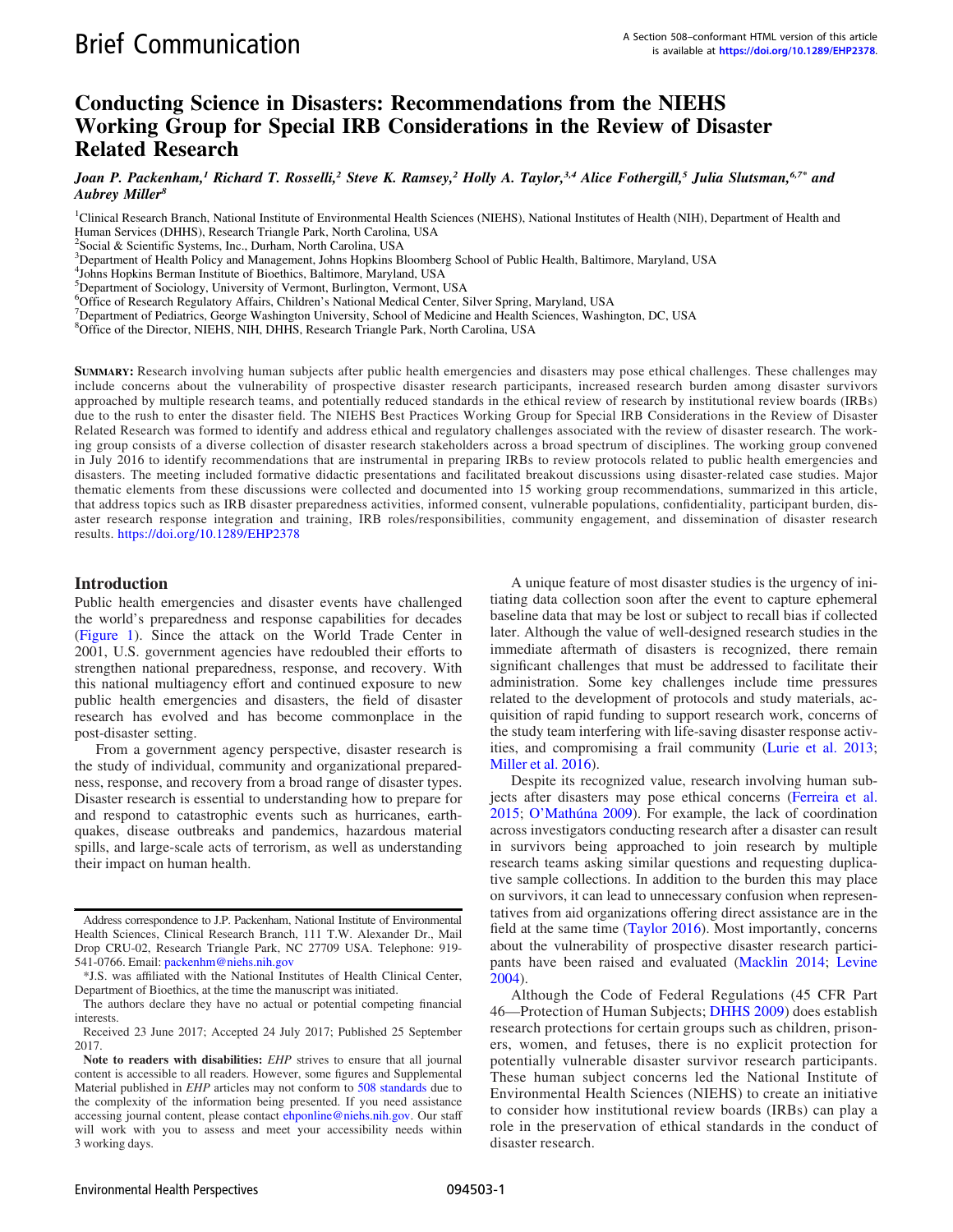<span id="page-3-0"></span>

Figure 1. Timeline of major global public health emergencies and disasters, 2001–2016. Figure 1 is adapted with permission from Lurie et al. [\(2013](#page-7-0)). We modified it significantly by extending the timeline, formatting color, and stratifying disasters by international and domestic.

#### Objective and Approach

To address ethical and regulatory challenges in the oversight of post-disaster research, the Office of Human Research Compliance at NIEHS formed the new Best Practices Working Group for Special IRB Considerations in the Review of Disaster Related Research, as part of a larger effort at the National Institutes of Health (NIH) to enhance research oversight capacity after disasters. This effort, called the Disaster Research Response (DR2) program [\(Lurie et al. 2013](#page-7-0); [Miller et al. 2016\)](#page-7-1), began as a trans-NIH initiative in 2013 with the aim of developing a national framework to guide and facilitate research on the medical and public health aspects of disasters and public health emergencies. The working group was officially formed in September 2015 with the goals of exploring factors relevant to potential research participation in disasters and preparing IRBs for the review of disaster research protocols.

The multidisciplinary working group consisted of 60 members from 23 U.S. states who were recruited through a nomination process that sought to assemble a diverse group of stakeholders, including academic researchers; bioethicists; disaster responders; local, state, and federal officials; disaster survivors; community advocates; and IRB/regulatory experts, and officials. The diverse nature of the group reflects the fact that disaster research is often a collaborative venture and the recognition that complex disaster issues cannot be adequately addressed through the lens of a single discipline but requires multidisciplinary expertise [\(NRC 2006](#page-7-8)). The multi-sector working group was formed with the objective of developing IRB disaster-related research recommendations for the human research protection, IRB/regulatory, and disaster research, and response communities.

At a meeting in July 2016, the working group was charged with addressing four overarching specific aims:

- 1. Preparing IRBs for the review of disaster research protocols
- 2. Exploring unique factors or heightened concerns as it relates to potential research participants and communities affected by disasters
- 3. Identifying participant burden for populations after disasters
- 4. Outlining duties and considerations of the IRB in the review of research involving disaster-affected communities.

Breakout groups of participants were given a different disaster scenario and disaster research case study, and all groups were asked to react to the same set of discussion questions. The disaster scenarios included earthquake, terrorist attack with detonation of a radiological dispersion device (i.e., a "dirty bomb"), hurricane, pandemic influenza outbreak, and a toxic industrial chemical spill. The disaster scenarios were based on the Planning Scenarios developed by the Homeland Security Council in partnership with the Department of Homeland Security ([Homeland](#page-7-9) [Security Council 2006](#page-7-9)). The case studies that followed the scenarios were hypothetical, condensed disaster research protocols that were designed to be implemented during the immediate response stage of a particular disaster.

Major thematic elements from these discussions were collected and documented as 15 recommendations of the working group. Here we provide the recommendations as a framework and guidance for IRBs engaged in the review of disaster research protocols.

#### Working Group Recommendations

#### Recommendation 1: Prior to Consent, Prospective Participants Should Be Asked, to the Extent Feasible, about Unmet Needs and Provided Assistance Including Referrals and Resources to Reduce Risk and Maximize Benefit

In the immediate aftermath of a disaster, survivors are often left behind with acute physical and mental health needs. Additionally, disasters can cause chronic impacts that impair social and economic stability including loss of employment and the dissolution of social networks. It is imperative that the life-sustaining and essential needs of potential research subjects are met for them to have adequate capacity to make a voluntary decision about enrollment in research.

Researchers may be the first outsiders to face a disaster survivor, and they therefore should be trained in this regard and should identify unmet needs created by the disaster—for example, asthmatics and diabetics who no longer have access to their medication, or renal patients who are cut off from their dialysis center. Researchers who encounter urgent concerns among survivors have a responsibility to immediately notify the appropriate response officials. Researchers also should be prepared to provide participants with information on official disaster relief resources that are available (e.g., location of Red Cross tent, FEMA assistance centers) as well as referrals to local medical and/or mental health providers.

Although referrals and resources could provide a benefit to potential participants, research should not interfere with potential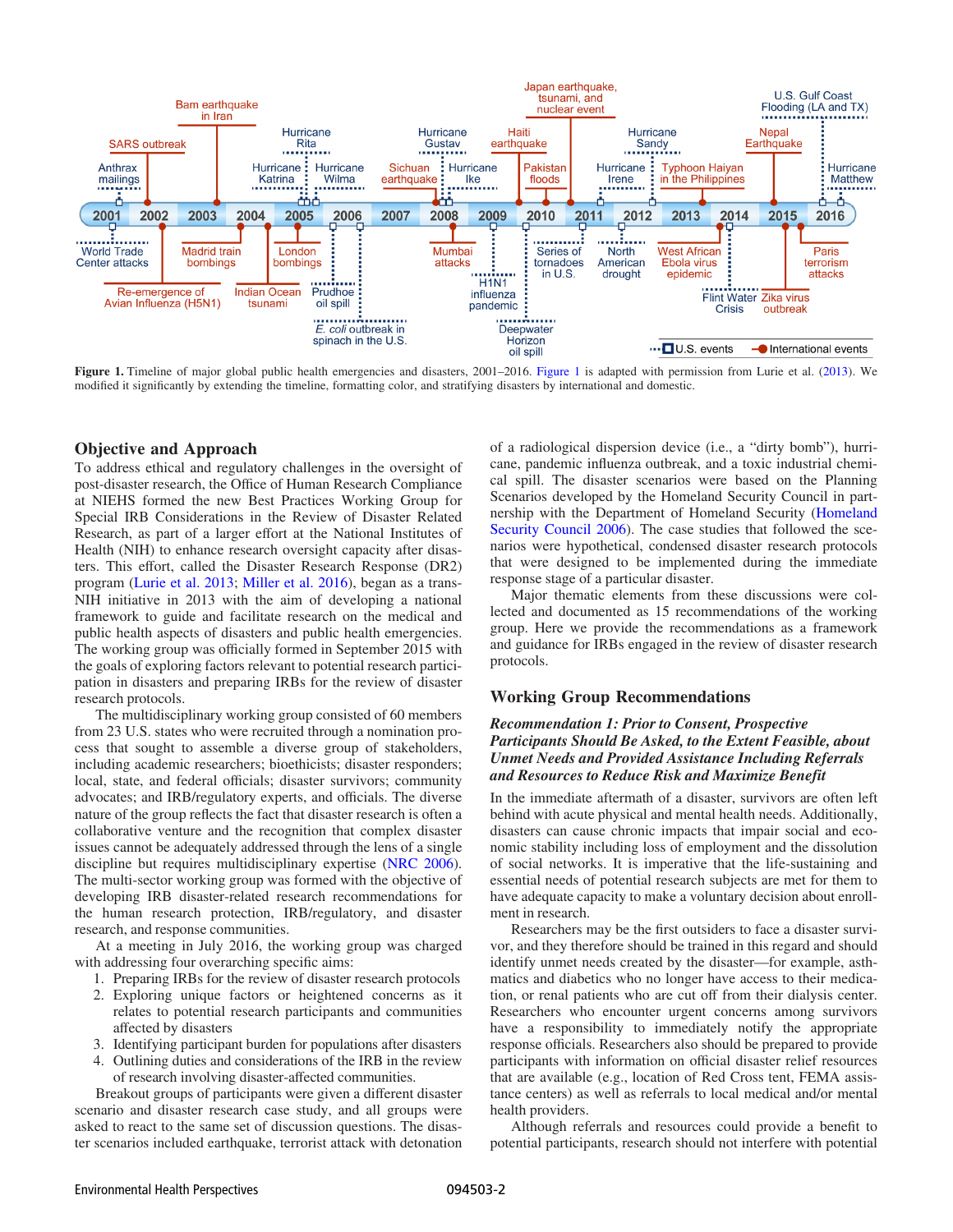research participants' efforts to meet their survival-related needs. Critical unmet needs must be the priority over enrollment in research.

#### Recommendation 2: Close Monitoring of the Consent Process Is Key to Address Any Misconceptions about the Research

IRBs should ensure close monitoring of the consenting process during recruitment in disaster studies, especially in the immediate aftermath of a disaster. Research teams must establish a standard plan (e.g., which may include a capacity or competence assessment screening questionnaire) for determining the decision-making ability of disaster-affected research participants to provide informed consent. As a precaution to eliminate confusion concerning the exchange of disaster aid for participating in research ([Ahmad and Mahmud 2010](#page-7-10)), consent forms may include a section requiring the participants to initial for indication they understand that they are participating in research and that their participation in the study is independent of disaster aid administered by local, state, or federal agencies or other entities.

Additionally, research teams should distinguish themselves from responders by wearing vests, shirts, hats, and the like with clear labeling to establish their independence from the official responder community and clearly articulate to potential subjects that they are researchers asking them to engage in an optional research activity.

As with all clinical studies, participants should be reassured throughout the consent process that they may opt out of the research at any time, and the process of opting out should be discussed with them. Consistent with good clinical practice, researchers may consider re-consenting participants weeks to months after enrollment as an additional tool to ensure ongoing maintenance of a robust informed consent process and remind participants of the voluntary nature of study participation, especially for those who enrolled during the initial response phase to the disaster.

#### Recommendation 3: IRBs Should Guard against Any Reclassification of Minimal Risk Studies Due to the Establishment of New Post-Disaster Norms, and Should Ensure Transparency on Risks and Benefits of Research

When the probability and magnitude of harm anticipated in the research is not greater than those ordinarily encountered in daily life, the research is properly classified as minimal risk. Because disasters can establish new daily norms, one might assume that an IRB could adopt a relative standard for minimal risk studies established in their wake. However, it is inappropriate to tolerate increased research risks even in post-disaster settings where a "new normal" has been established.

There is a strong need for transparency in the research enterprise and clear identification and delineation of all potential risks and benefits of participating in a disaster-related study. Additionally, investigators should make it clear to potential participants, in the consent form and during the consent process, when the research offers no direct benefit. Researchers may want to consider a suitable level of remuneration commensurate with research participant time and effort and pay special attention to avoiding undue inducement under extreme post-disaster circumstances.

#### Recommendation 4: Research Teams Should Ensure Private Areas to Conduct Study Procedures to Minimize Risk of Confidentiality Breaches

Research procedures conducted in the disaster field may be out in the open because of damage to buildings and the set-up of temporary shelters. The loss of confidentiality may be particularly damaging in disaster studies when the release of personally identifiable information can create a long-lasting stigma of victimhood and potential discrimination experienced by survivors [\(Harada et al. 2015\)](#page-7-11). Research participants may also be concerned about the disclosure of sensitive medical information to their employers and/or insurance companies (e.g., disaster workers who participate in longitudinal research related to onsite exposures may potentially be banned from current or future work sites because their employer deems them unfit for deployment).

To address privacy and confidentiality issues, research teams should plan in advance how they would assemble private areas to conduct interviews, examinations, or other study procedures. Additionally, researchers may consider applying for a Certificate of Confidentiality issued by the National Institutes of Health, which may serve to protect identifiable research information from forced disclosure and provide additional reassurance to research participants that their research data will be kept confidential. Although there have been rare legal challenges to a Certificate of Confidentiality that have resulted in the loss of confidentiality [\(Beskow et al. 2008\)](#page-7-12), there is substantial evidence that these certificates fulfill their intended purpose ([Wolf et al.](#page-7-13) [2015](#page-7-13)).

#### Recommendation 5: Encourage Research on Groups (as Defined in 45 CFR 46 Such as Pregnant Women and Children) That Require Special Protections per Human Subjects Protection Regulations. Disaster Research Should Also Be Encouraged for Members of Vulnerable Groups That Are Underrepresented in the Disaster Research Literature Such as Women, Racial/Ethnic Minorities, and Elderly and Disabled Populations

Researchers should develop new strategies to overcome the perceived barriers to the conduct of disaster research with groups that require special protections or who may have unique vulnerabilities. Valuable, informative research data may be lost if studies do not include these populations in their disaster studies. This is especially true when conducting research to assess behavioral and mental health outcomes. Indeed, there is mounting evidence that members of vulnerable groups may experience significant long-term mental and physical consequences following disaster events ([Lai et al. 2014](#page-7-14); [King et al. 2012\)](#page-7-15).

Justice demands that research be carried out for the benefit of the population as a whole; therefore, systematic exclusion of protected or vulnerable groups from disaster research studies should be avoided ([Mastroianni et al. 1994\)](#page-7-16). Failure to include these groups leaves a knowledge gap in our understanding of the impact of disasters across the entire population.

If the inclusion of one or more protected groups introduces unacceptable risks, researchers must justify why they are appropriately excluded from the research. IRBs must be aware of this knowledge gap and question whether such groups are unfairly excluded (e.g., due to perceived regulatory burdens rather than actual increased risks of participation in research procedures) from disaster research proposals. In situations when there is no clear rationale to exclude, IRBs must require research teams to outline a plan for conducting outreach and recruitment of such underrepresented groups into the study.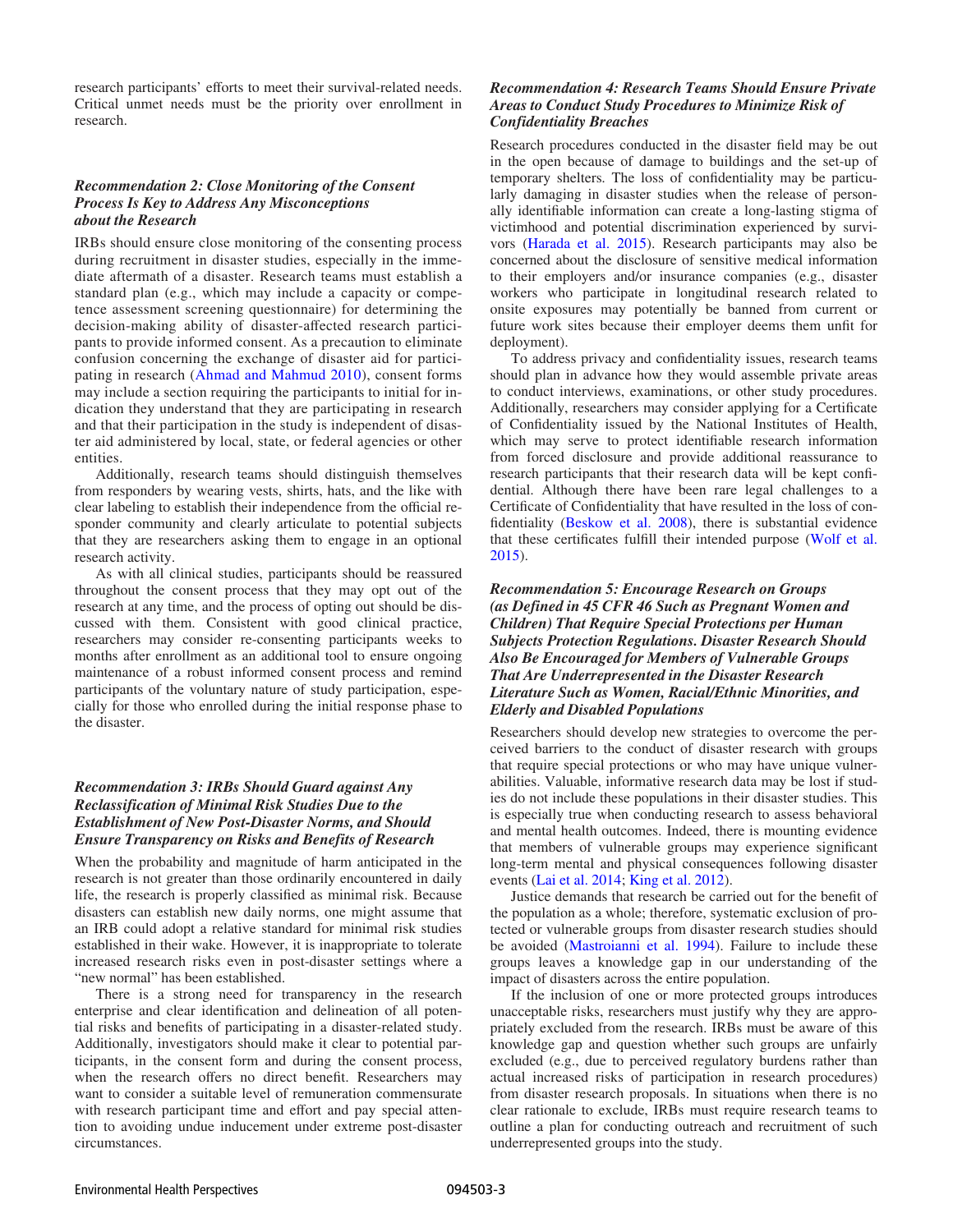#### Recommendation 6: Minimize Participant Burden Associated with Multiple Duplicative Studies in the Field through the Development of a Registry for Disaster Research Projects

Survivors of disasters are often approached by many investigators, all seeking the same or similar information ([IOM 2014](#page-7-17)). This can result in survey and specimen collection fatigue and an overall increase in participant burden [\(IOM 2014\)](#page-7-17). A coordinated effort among researchers and funders could reduce duplication. One potential solution is the creation of a registry of disaster research projects to centralize and make more transparent the overall disaster research enterprise. Although development of such a registry is not an IRB function, it is consistent with the mission of the IRB to identify potential risks that may act to increase participant burden.

Federal agencies and funders must play a leadership role in organizing such efforts by linking funding decisions to unique disaster research needs. An open and transparent database of disaster research studies, similar to ClinicalTrials.gov, would allow a central point for funders and government agencies to list disaster-related projects and requests for funding opportunities, reducing overall duplication.

#### Recommendation 7: IRBs That Are Likely to Receive Disaster Research Protocols for Review Should Engage the Disaster Researcher and Responder Community Prior to Disaster Events

Proactive engagement between IRBs, principal investigators (PIs), and the responder community may overcome some barriers to the timely review of disaster research protocols. Examples of engagement provided included inviting first responders and PIs to IRB trainings and meetings, securing responders with disaster expertise as ad hoc consultants to the IRB as a resource in the review of disaster research protocols, and setting up use agreements between IRBs and response agencies to ensure collaborative engagement during a disaster. Additionally, any perception of an antagonistic relationship between PIs and IRBs could be improved by proactive pre-disaster collaborative engagement.

#### Recommendation 8: Disaster Researchers Should Consider the Development of Pre-event Generic Protocols for Provisional Approval by Their Local IRB. IRBs May Consider the Use of "Contingent Approval" Status for Time-Sensitive Disaster Studies

Development of modular template protocols prior to disasters would facilitate protocol coordination and submission for approval after a disaster. A modular protocol would be one that is sufficiently flexible to fit a range of potential disaster scenarios. Activation of specific modular components that match the type and magnitude of the disaster and research interests could allow researchers to enter into the disaster field faster for time-sensitive disaster studies.

The NIH DR2 program has developed such a protocol (i.e., Rapid Acquisition of Pre- and Post-Incident Disaster Data— RAPIDD) for the study of disaster workers, and the NIEHS IRB provisionally approved it in May 2015 ([Miller et al. 2016](#page-7-1)). The IRB preapproval of RAPIDD as an advancement in disaster research can be emulated in other jurisdictions. Indeed, RAPIDD has already been used as a model to develop such protocols at the University of Iowa and the University of Texas Medical Branch.

Due to the variability that exists with different types and magnitudes of disasters, and depending on when the researcher wants to enter the disaster field, monitoring disaster research

implementation in near real-time may help ensure the protection of research participants. IRBs are recommended to contingently approve disaster research protocols with the provision that the research team would report back to the IRB early in the implementation process and follow a fixed time schedule outlined by the IRB regarding any field related concerns or unanticipated issues. Additionally, an IRB may ask for the team to submit a continuing review report more frequently than the once a year required by federal regulations.

#### Recommendation 9: Outsource Disaster Research Protocols to Specialized IRBs or Designate a Specialized IRB for Review of Disaster-Related Research

IRBs should determine whether they have the appropriate expertise, review experience, training, and resources to properly review time-sensitive disaster-related research protocols. If an IRB determines that it lacks any of these elements, an alternate IRB with more disaster-related review experience should be made available when needed. An expansion of that idea could be the establishment of local or regional IRBs to act as specialized bodies for the review of disaster research protocols; inexperienced IRBs could then set up prepackaged reliance agreements with such entities. An example of such an entity is the Public Health Emergency Research Review Board (PHERRB), which has been put in place by the U.S. Department of Health and Human Services (DHHS) and NIH to serve as a single IRB exclusively for public health emergency research [\(Lurie et al. 2013](#page-7-0)). Generally, the PHERRB may only be used for protocols that are conducted, supported, or regulated by HHS; that are subject to 45 CFR 46; and that require multiple IRB review.

#### Recommendation 10: IRBs Should Develop Disaster and Community Profile Templates to Be Used by Research Teams to Gather Contextual Information to Guide IRB Review and Decision Making

Disaster and community context is essential for IRBs to make informed decisions on disaster research protocols. IRBs should develop templates that would be populated by disaster researchers to provide the board with essential information about the disaster context. This template should include information on affected neighborhoods, morbidity and mortality associated with the event, post-disaster hazards and risks, and evacuation patterns among other variables. The template could also include detailed information on the community targeted for research (e.g., demographics, influential community groups, functional public health or medical infrastructure).

#### Recommendation 11: Researchers Must Be Aware of a Disaster's Contextual Factors to Determine How They Impact Their Studies and to Optimize Timing of the Research Activities to Minimize Any Additional Stressors on Potential Research Participants while Maximizing Data Acquisition

Optimal timing of research in the post-disaster setting is of paramount importance. IRBs need to have access to near real-time data on the nature and impact of the disaster, as it unfolds, on the affected community targeted for research. Depending upon the type, timing, and magnitude of a disaster, there may be certain time periods after a disaster when prospective research participants may have multiple unmet needs and lack specific survivalrelated resources. During this time, research would be inappropriate, especially when it does not offer goods or services needed to meet survivors' needs.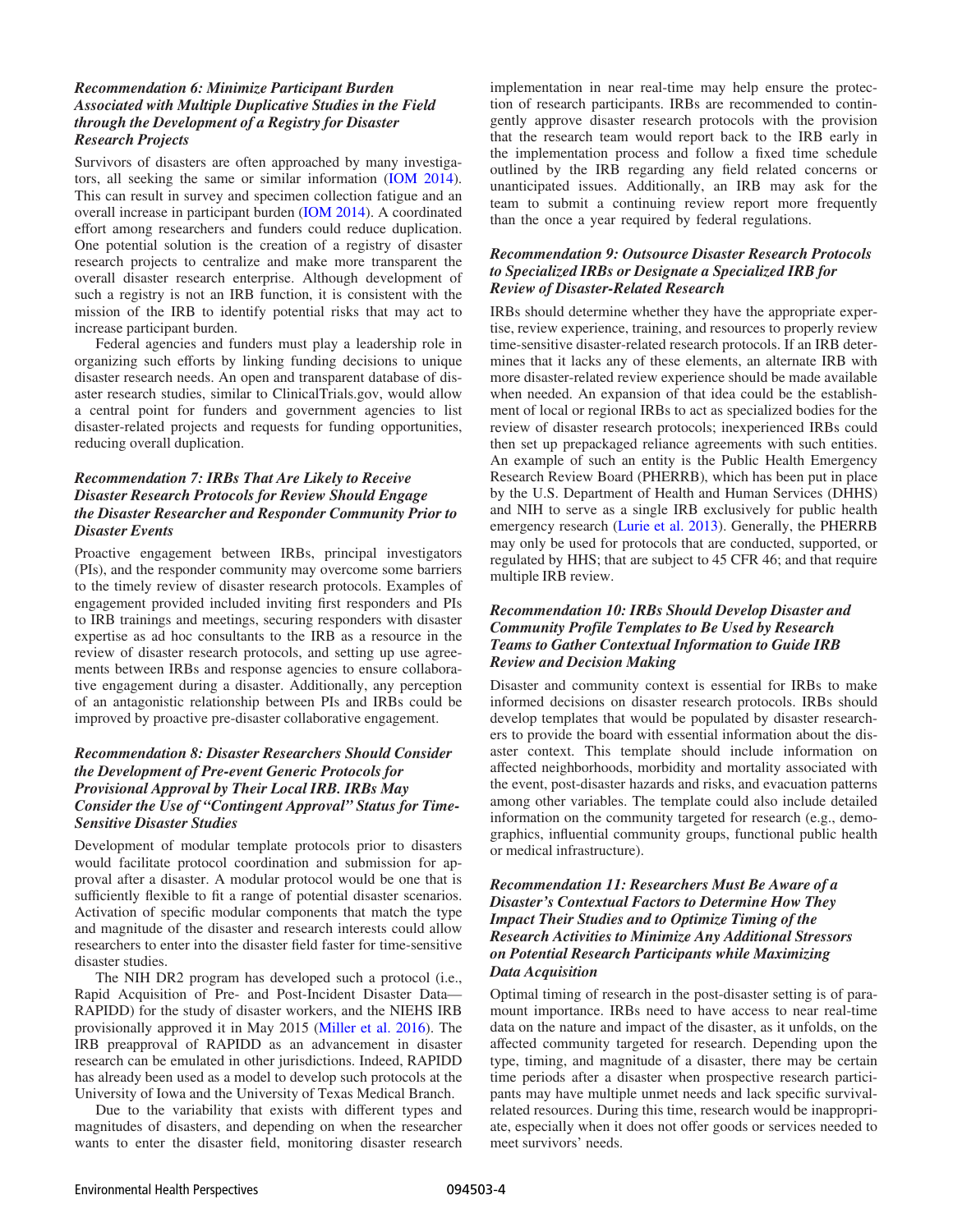Disaster events that result in mass casualties and/or cause long-term disruptions in critical infrastructure (e.g., utilities, health care systems) are more likely to lead to periods of acute stress and uncertainty among survivors. When post-disaster settings become normalized, a window of opportunity for research may present itself. Conversely, periods of stress and uncertainty may increase over time, especially when social and economic systems continue to erode after a disaster or when the disaster evolves slowly (e.g., the Flint water crisis).

#### Recommendation 12: Encourage Mechanisms to Provide Pre-Disaster Local Community Knowledge to IRBs to Provide Context Specific to a Local Community

IRBs based in localities at risk for disaster should, in the predisaster phase, identify community advisory groups and stakeholders that represent the broader community and who can serve as ad hoc consultants. The engagement of existing community advisory groups is an effective avenue to understanding community concerns and pre-disaster context so that post-disaster context can be accurately assessed. IRBs should be sure to give adequate attention to disadvantaged socioeconomic populations that may be at risk for undue inducement or exploitation. Although it is recognized that community knowledge on IRBs has value for the review of all types of research, it is especially true in disaster studies when affected communities may be particularly challenged.

Because disasters are unpredictable in the communities they impact, preparedness efforts may only go so far. In the postdisaster setting, IRBs should make a concerted effort to contact community advisory groups in close proximity to the disaster to provide assistance in the review of a disaster research protocol. National organizations such as the Community-Campus Partnerships for Health provide access to community groups and academic institutions that can assist IRBs in their efforts. Disaster researchers can provide additional context by ensuring that their protocols include current information on the community to be studied and define strategies for gathering input from and ensuring participation by members of the community.

#### Recommendation 13: IRBs That Wish to Establish Competency in the Review of Disaster Research Protocols Should Create and Adopt a Disaster Research Training Program and Resource Guide; Disaster Research Teams Would Also Benefit from Emergency Response Training

Few IRBs have significant experience reviewing disaster protocols. IRB members should receive training on the basics of disaster management and specific human subject protection issues that can arise during the phases of disaster response and recovery as well as critical elements of IRB review for disaster-related research. PIs and their research teams could, in turn, be targeted for training on the regulatory aspects of the IRB review of disaster-related research.

IRBs also should strongly encourage PIs and research teams to receive emergency response training (e.g., Incident Command System, National Incident Management System) before entering the disaster field, particularly during the immediate aftermath and especially when the research requires formal integration with the emergency response structure, in part to avoid impeding disaster response operations. In the pre-disaster phase, collaboratively training PIs, IRBs, and disaster responders together would be beneficial for the entire disaster research enterprise. An excellent example of such preparedness training could be the development of tabletop and field exercises that simulate the planning and

implementation of disaster studies in the midst of a disaster response.

#### Recommendation 14: IRBs Can Play an Important Role in Assessing the Feasibility of Disaster Research and Identifying Research That Might Not Lead to Generalizable Knowledge Due to the Disaster Context

The IRB review process includes an assessment of the feasibility of the research. If the research is unlikely to be successful in testing its hypotheses due to logistical constraints in the disaster field (e.g., lack of stable utilities, difficulty of ingress and egress to disaster sites), IRBs should require research teams to establish contingency plans and modify their research protocols. IRBs can also play a role in identifying and rejecting disaster research that may pose unacceptable risks to the study participants or the research team itself, or that clearly interfere with the life and property-saving work of disaster responders.

#### Recommendation 15: IRBs Should Assure That All Approved Disaster Research Specify and Confirm a Plan for the Timely Dissemination of Actionable Research Results Back to Key Stakeholders

One of the principles of ethical research is to provide results and feedback to stakeholders, and disaster research is no different in that regard [\(Emanuel et al. 2008](#page-7-18)). IRBs should require researchers to develop a dissemination plan for the results that clearly describes how the data will be reported back to participants and the community throughout the life cycle of the study. The plan must ensure a timely report back and should consider specific entities such as community groups and health educators that can help translate scientific findings into lay language. Methods of dissemination should be carefully considered to optimize information exchange with the community and may include town hall forums, newsletters, and use of social media.

### **Conclusion**

The burgeoning field of disaster research has placed greater demands on IRBs to ensure that the welfare and rights of human research subjects are protected during disaster studies. The review of disaster research protocols requires new tools and training for IRBs to assure the protection of disaster survivors from research-related harms. These recommendations are currently being evaluated and prioritized by NIH officials to determine the process for moving forward with implementation. Although disaster research conducted during response may be challenging, IRBs can play useful roles in achieving careful, balanced, thoughtful procedures that both consider the value of the research to advance science and reduce suffering—and that also consider the potential for harm based on the unique vulnerabilities of disaster survivors in a disaster aftermath.

#### Acknowledgments

The authors would like to acknowledge their fellow members of the NIEHS Best Practices Working Group Steering Committee: B. Clark, J. "Chip" Hughes, S. Phillips, C. Philput, D. Resnik, and D. Wendler. They also acknowledge the contributions of the following individuals who provided assistance to the project: D. Abramson, L. Baker, C. Bebelle, P. Cacioppo, M. Chien-Hale, L. Close, F. Daniels, C. Edwards, B. Elmore, C. Garrard, M. Hanna-Attisha, B. Hoffman, K. James, M. Justice, M. Kudumu, J. Lambert, E. Lee, E. O'Connell, R. Stephens, M. Stewart, V. Timmons, E. Walter, P. Windsor, C. Wladyka, and F. Yucel.